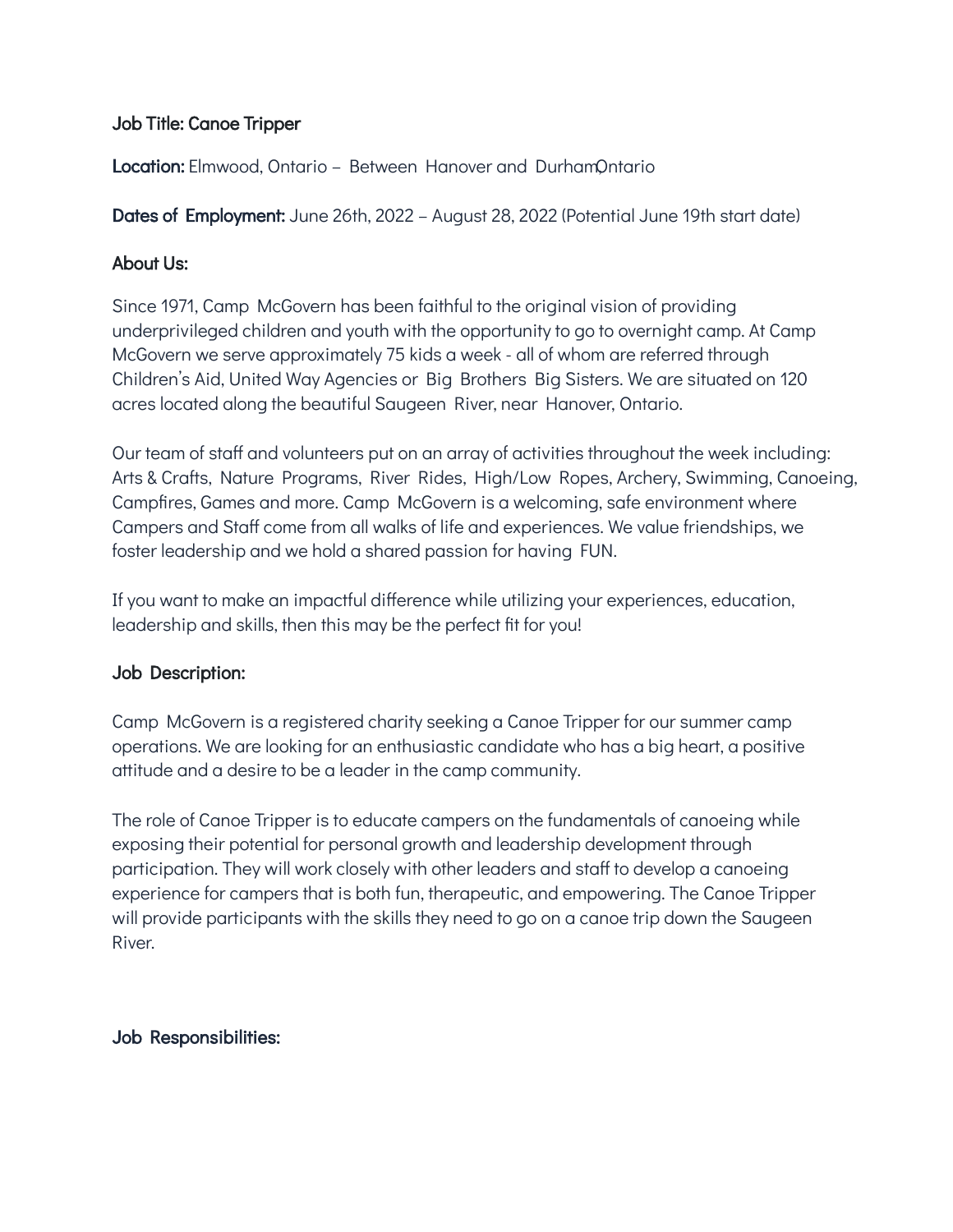- The Tripper will produce a canoe program that is designed to develop both technical and interpersonal skills while also focusing on developing campers' self-esteem, self-confidence and leadership potential
- Responsible for reviewing the camp's existing canoe program, equipment and routes, making the necessary recommendations to ensure the program is safe and meets regulatory guidelines.
- Document lesson plans, routes and emergency management plan on the camp's cloud-based data filing system.
- Responsible for teaching general camping and wilderness skills.
- Collaborate with the LIT and CIT program's leadership staff to aid in the preparation and successful execution of the session's end 5-day canoe excursion.
- Coordinate and communicate all necessary information regarding river trips and camping excursions, including destinations, camping site locations, emergency stop locations, supply needs and a detailed itinerary.
- Work with the camp's health care staff to ensure that all campers are medically fit to participate in the trips, while also ensuring that they are properly equipped.
- Perform lifeguarding duties at camp.
- Lead in the organizing and setting up of the canoe program prior to the start of camp with a focus on ensuring that canoeing safety practices and policies meet the required OCA standards.
- Ensure all safety policies and procedures are adhered to while being a positive presence at all times.
- Manage the canoe programs so there's an appropriate level of supervision.
- Build positive relationships with campers and staff to ensure a safe and enjoyable camp experience.
- Document camper accomplishments.
- Facilitate team building activities for campers, and modify programs for campers with limitations.
- Conduct daily checks of all relevant safety equipment, along with first aid supplies.
- Ensure that the canoe program area is kept tidy and safe, and report any deficiencies.
- Participate in camp special events, cabin supervision, and other camp duties as required.

Our ideal Canoe Tripper:

- Fosters self-esteem, social skills, and respect for others.
- Uncovers potential for personal growth in campers.
- Nurtures mentoring, teamwork, and leadership development.
- Uses any relevant training and experience to make a program that includes cooperation, teamwork and problem solving.